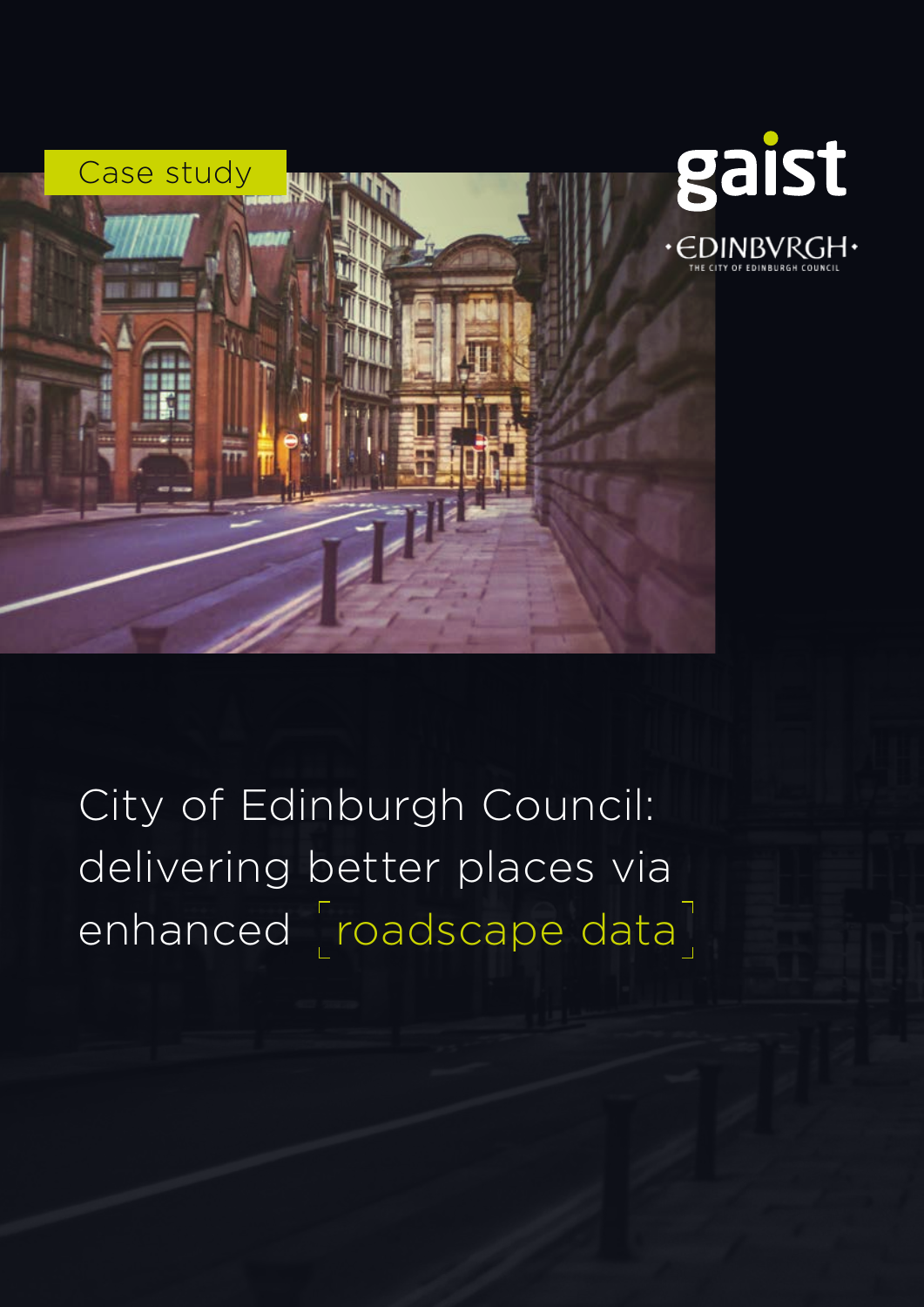When you've been used to doing things a certain way for many years, you might think that there's only one way of operating – that there's no room for improvement. Particularly when you're part of a joint contract with other local authorities. Not so for the City of Edinburgh Council.

Like all 32 of Scotland's councils, Edinburgh gets its Road Condition Index from the Scottish Roads Maintenance Condition Survey (SRMCS). But it wanted to take its road network intelligence to the next level.

Which is why in 2020 Edinburgh made a shrewd investment. It started working with Gaist.

### Using condition data in a more productive way

Like all Scottish councils, in addition to the SRMCS, Edinburgh has records relating to defect repairs, accident claims and safety inspections.

"But these very rarely inform any sort of investment", says Sean Gilchrist, Asset and Performance Manager for City of Edinburgh Council, "because they're quite reactive".

But since Edinburgh began working with Gaist, Sean says they have been able to use the data provided in a more productive way – to better inform their investment strategies.

That's because Gaist helps give them a holistic view of their asset management.

### Driving through your network – from your desk

disruption caused to residents. Capturing asset data, if it's done just by people going out on site, can be very expensive. And it can be time consuming. Sean estimates it would take about two years to walk Edinburgh's network and capture what they need. But Gaist gives them that data in just one sweep.

"Last year, Gaist carried out a full network survey for us. We had numerous data sets captured with just one drive-by survey."

Not only does Gaist save Edinburgh time and money but, says Sean, it provides them with accurate data of such high quality.

"It gives us fantastic data without actually having to go on site, which can be quite costly. And because they can really drill down into the data, Sean and his team can spend a lot more time on designing.

"Each section has high-definition imagery associated with it, so we can drive through our network as we're sitting at our desks looking at it. This has been particularly useful for designing schemes, picking up information on the site, and capturing all your assets without having to go out the office. And the zoom-in is of exceptionally high quality."

## Visualising everything together

But Sean stresses an important point: data is not really useful when it's isolated.

It doesn't make sense to repair a road surface only to dig it up a month later for new streetlights. Yet, without a holistic view of asset management, this can be exactly what happens in many local authorities.

Everything needs to be viewed together, not in silo – especially given how tight budgets are in the current climate.

Gaist enables you to do this – without the need for any proprietary software. We make our data available in many different ways and it can be connected to any asset management system. In Edinburgh's case, that's Confirm.

"One of the main reasons we went with Gaist is that their data is compatible with Confirm. It allowed us to bring in that data into our existing asset management system."

The result? Better planning and better decision-making.

Repairs and maintenance work can be properly grouped together, minimising costs and the